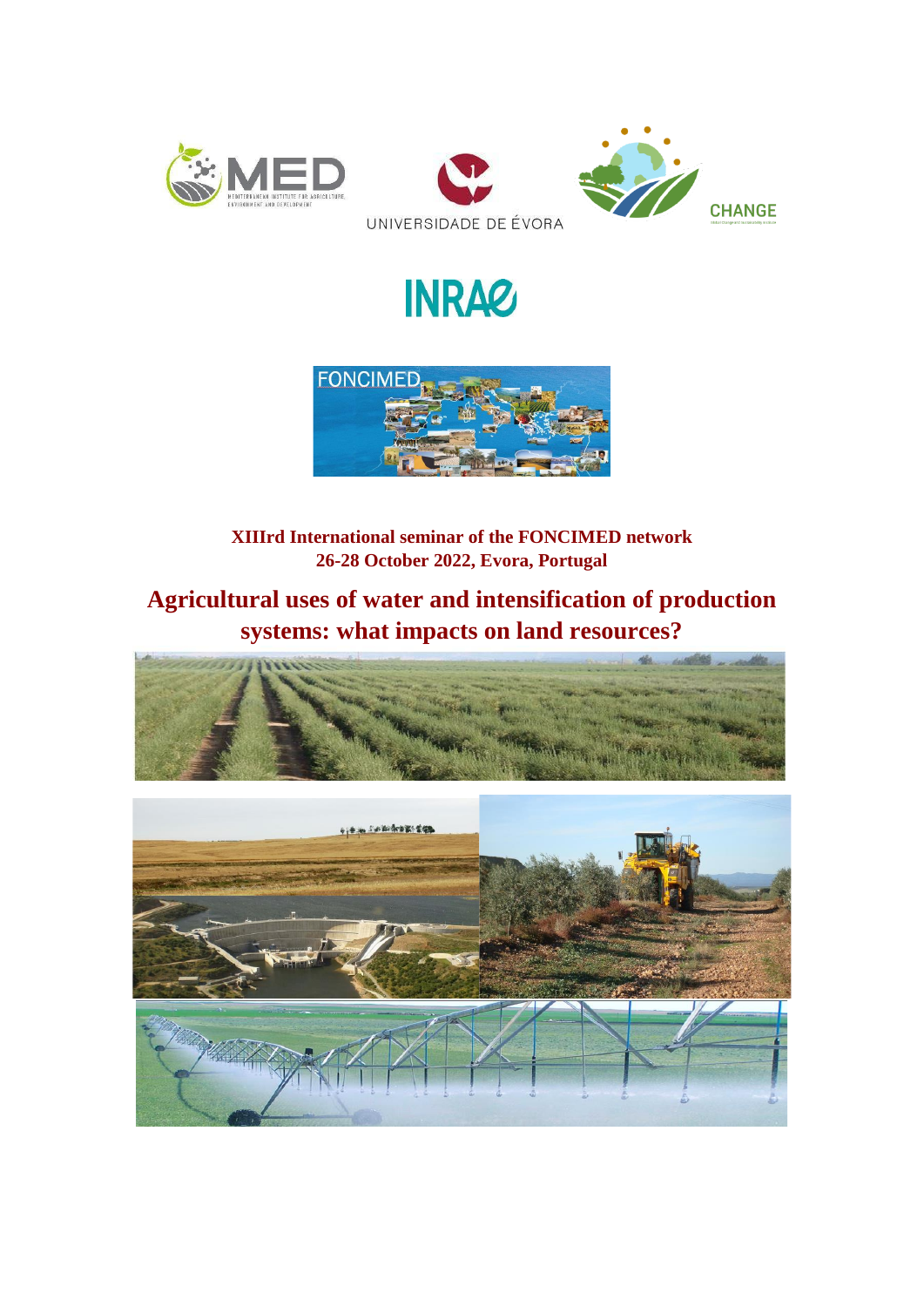# **Main topic**

Water is a fundamental and limited resource, which induces major risks at the global level. On the scale of the Mediterranean basin, the water constraint is already present and is likely to increase drastically in the coming years, giving rise to environmental and geopolitical tensions. In this context, the modalities of agricultural use of water have an impact not only on the balance between resources - water/soil/biodiversity/landscape but also on land tenure systems.

In this context, we are witnessing major changes in agricultural systems, whether it be the evolution of traditional systems towards hyper-intensive modes of production, investments by multinational companies or changes induced by public policies in the north and south of the Mediterranean (CAP, Green Morocco Plan, etc.). The dynamics of intensification of traditional systems has been the subject of research, particularly with regard to its effect on water resources. On the other hand, the consequences of these changes on land structures in the strict sense, or territorial structures in the broader sense, by considering the economic, environmental and social dimensions, need to be further documented, taking into account in particular the implementation of regulatory tools and mechanisms.

The expected presentations will therefore aim to analyze the current dynamics of water resources use in relation to their consequences on land resources. The impact of changes on existing agricultural systems, the proposal of indicators or evaluation of changes, the proposal of adapted governance systems or the anticipation of foreseeable consequences, as well as proposals for alternative models of modernization of agriculture, more anchored on the territory, will be addressed.

The main focus of the seminar is on the relationship between water and land resources management, and will be the subject of a thematic publication. In addition, other research topics related to land tenure systems, usually discussed in the framework of the Foncimed network, and likely to offer a contemporary view on changes at work in Mediterranean agricultural systems, are also welcome and will benefit from a particular visibility within the program.

#### **Thematic axes**

1 - New land uses and tensions between different profiles of landowners in irrigated agriculture in the Mediterranean;

2 - Impacts of intensification processes and homogenization of production systems on water resources, soil, biodiversity and the environment as a whole;

3 - Impacts of intensification processes and homogenization of production systems on social capital resources, labor, networks and governance;

4 - Analysis of public policies for the management of water and land resources: investment, support measures and regulation;

5 - Innovations in productive systems and forms of governance of resources;

6 - Climate change, scenarios, modeling of impacts and possible solutions;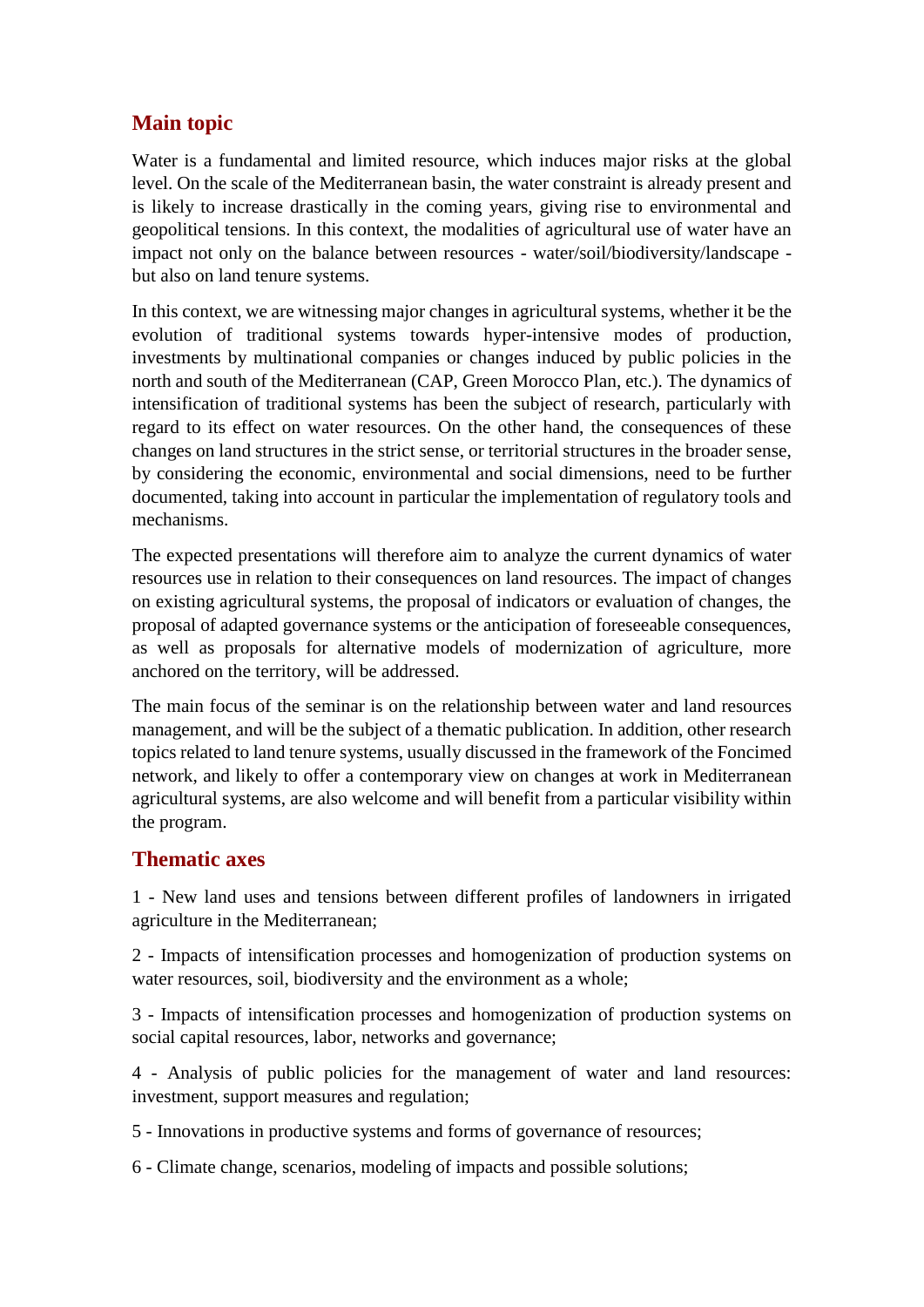7 - Governance of common goods in Mediterranean agricultural systems

## **Submission of abstracts**

Proposals will be presented in the form of abstracts (500 words max.) to be submitted before **23 May 2022** at **seminaire.foncimed.2022@gmail.com.**

They will specify their inclusion in one or two of the above-mentioned axes, as well as their quality of scientific contribution or feedback from experience and land practice.

Date of notification of acceptance: **27 June 2020.**

Deadline for registration to the seminar: from the acceptance of the abstract until 19 September 2022.

#### **Organization committee**

Teresa Pinto-Correia MED-Mediterranean Institute for Agriculture, Environment and Development and CHANGE-Global Change and Sustainability Institute, University of Évora

José Munoz-Rojas, MED-Mediterranean Institute for Agriculture, Environment and Development and CHANGE-Global Change and Sustainability Institute, University of Évora

Maria Rivera, MED-Mediterranean Institute for Agriculture, Environment and Development and CHANGE-Global Change and Sustainability Institute, University of Évora

Luis Gomes, UDIT-MED-Mediterranean Institute for Agriculture, Environment and Development and CHANGE-Global Change and Sustainability Institute, University of Évora

## **Scientific committee**

Stavriani KOUTSOU, University of Thessaloniki, Greece

Claude NAPOLEONE, INRAE, Resarch unit EcoDéveloppement, Avignon, France.

Jean-Christophe PAOLI, INRAE, Resarch unit LRDE-SELMET, Corte, France.

Romain MELOT, INRAE, Resarch unit SADAPT, Paris, France

Orlando RODRIGUES –Polytechnical Institute of Bragança, Portugal.

Stefano TARGETTI, University of Bologna, Italy.

Ruben GONZALES, University of Santiago de Compostela, Spain.

Aymen FRIJA, CGIAR, Tunisia.

Aissam ZINEDINE, University of Meknès, Maroc.

Theodosia ANTHOPOULOU, University Panteion of Athens, Greece.